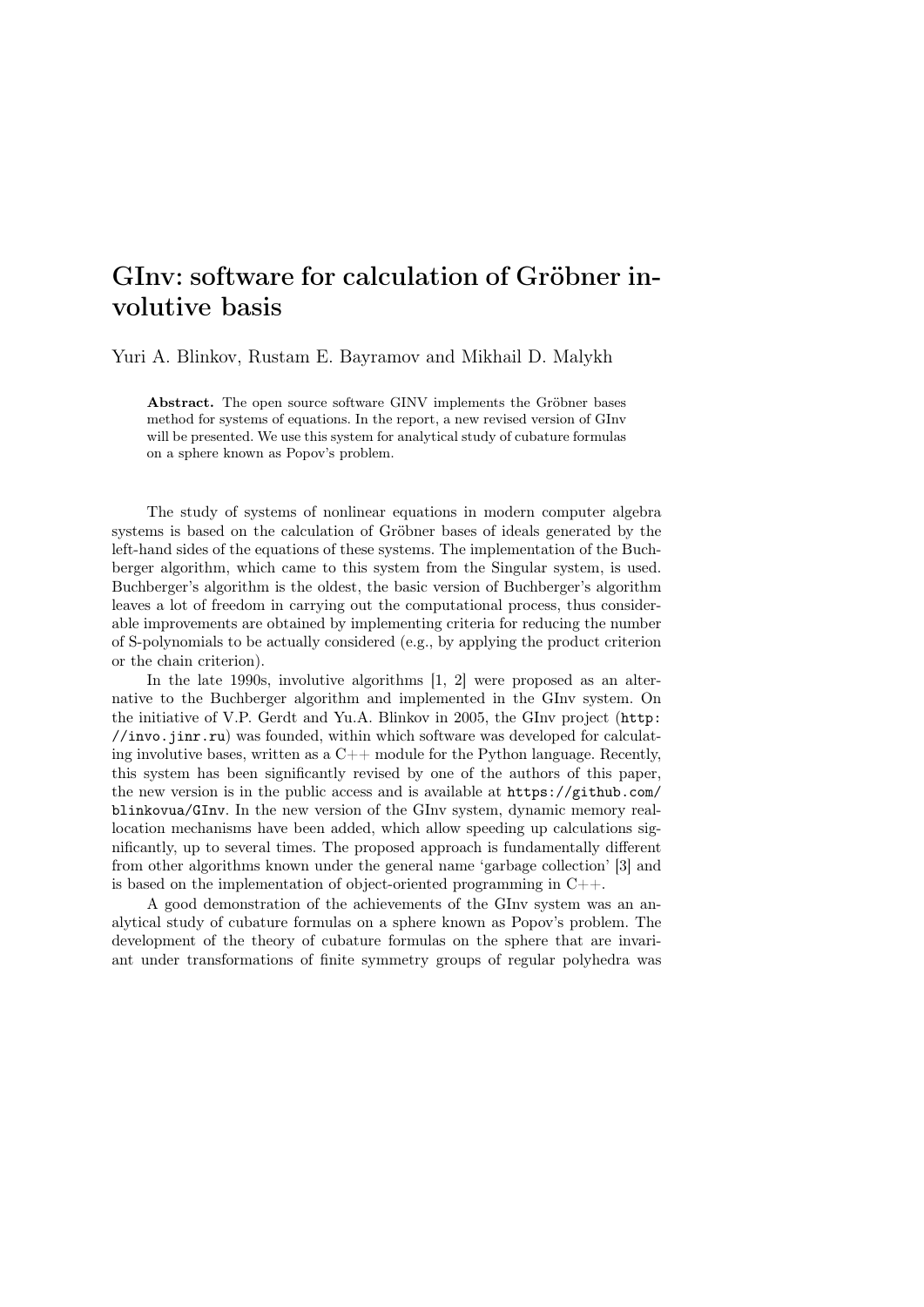the subject of recent studies by A.S. Popov [4]. In Popov's works the solution of the problem is reduced to the study of a system of nonlinear algebraic equations, which was then solved numerically using the computer facilities of the Siberian Supercomputer Center. We investigate the problem of finding the weights and nodes of cubature formulas of a given order on a unit sphere that are invariant under the rotation groups of the icosahedron (described by A.S. Popov's in [5]) using free-access computer algebra systems, namely, the popular general-purpose system Sage (https://www.sagemath.org) and the GInv system.

Popov's algorithm for reducing the problem to a system of nonlinear equations is implemented in Sage. For approximation orders 19 and 20, the set of solutions is described using standard tools of the Sage system. For order 23, Popov's problem could not be solved in Sage, since the system could not calculate the Gröbner basis of the ideal for the system of equations describing Popov's problem in this case in a few days. However, the GInv system successfully coped with this task; it turned out that the basis polynomials have extremely large integer coefficients. Further, using the well-known Gröbner basis, it was possible to completely describe the set of solutions to the Popov problem in Sage. The exact solutions found using computer algebra systems are compared with the solutions found numerically by Popov. In particular, a new solution of the Popov problem is found for the order of approximation equal to 23.

It should be emphasized that this test is not artificial, specially invented for testing computer algebra systems, and the results themselves are of general scientific interest. It is impossible not to note the significant difference between the parameters characterizing the calculation of the Gröbner basis when studying the Popov problem and standard tests (http://invo.jinr.ru/ginv/benchmark. html): the coefficients of the basis polynomials turn out to be huge, and the degrees on the contrary, remain small.

Acknowledgments. This work is supported by the Russian Science Foundation (grant no. 20-11-20257).

## References

- [1] Zharkov, A.Y.; Blinkov, Y.A. Solving zero-dimensional involutive systems. In Progress in Mathematics; Birkhauser: Basel, 1996; Vol. 143, pp. 389–399. doi:10.1007/978-3-0348-9104-2\_20.
- [2] GERDT, V.P.; HASHEMI, A.; M.-ALIZADEH, B. Involutive Bases Algorithm Incorporating F5 Criterion. J. Symb. Comput. 2013, 59, 1–20. doi:10.1016/j.jsc.2013.08.002.
- [3] Jones, R.; Hosking, A.; Moss, J.E.B. The Garbage Collection Handbook: The Art of Automatic Memory Management. CRC Applied Algorithms and Data Structures Series; Chapman and Hall / CRC Press / Taylor & Francis Ltd., 2011.
- [4] Popov, A.S. Cubature formulas on a sphere invariant under the symmetry groups of regular polyhedrons. Siberian Electronic Mathematical Reports 2017, 14, 190–198. doi:10.17377/semi.2017.14.019.